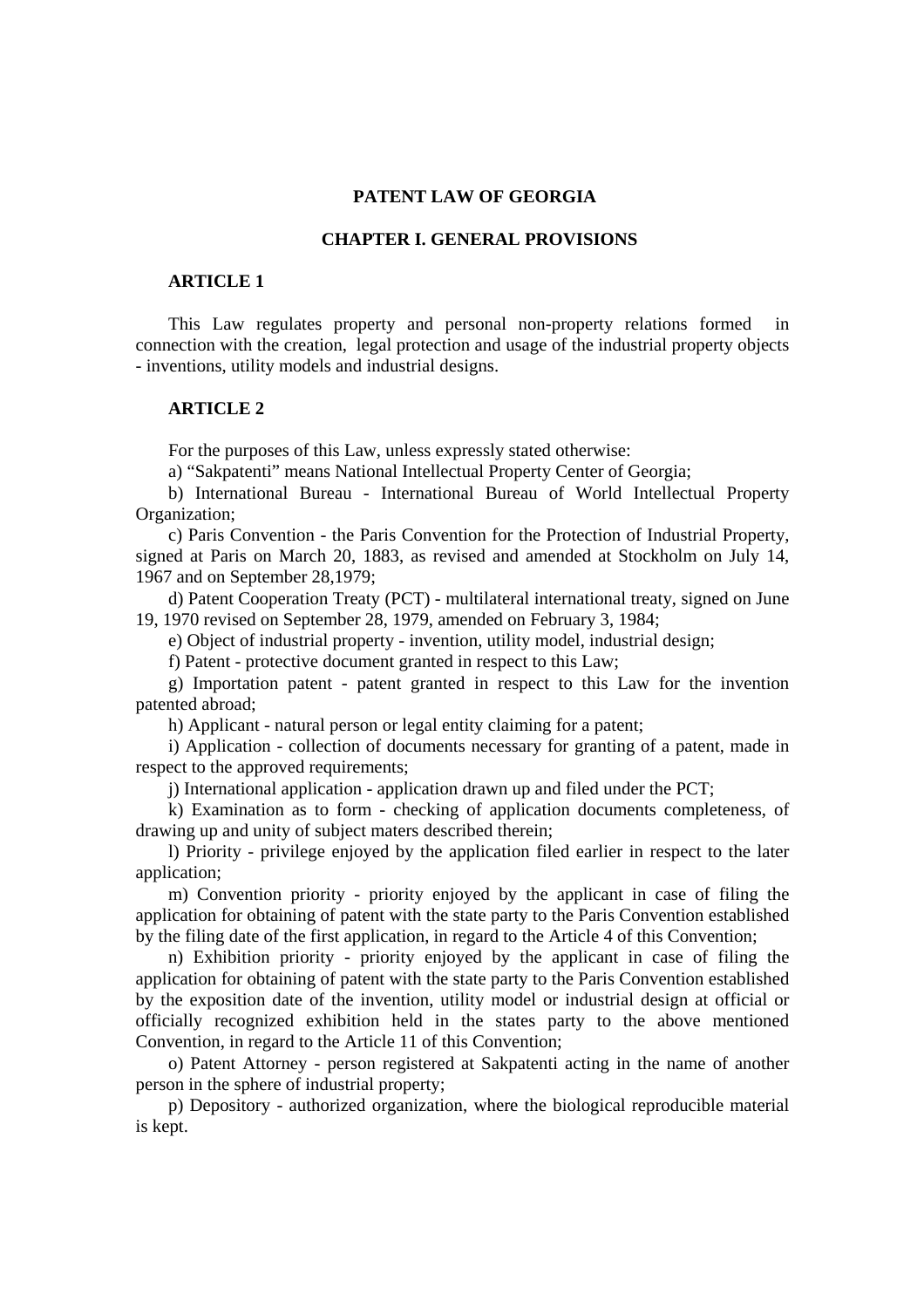For an invention, utility model and industrial design is granted a patent, which confirms the authorship and grants the patent owner the exclusive right on the invention, utility model, or industrial design.

#### **ARTICLE 4**

1. In the name of the foreign patent owner can be granted an importation patent.

2. The importation patent is granted for the invention patented abroad, examination on which was conducted pursuant to all the criteria of patentability.

3. The importation patent gives the patent owner the exclusive right to use, produce or sell production, but it does not give him the right to prohibit the third party to import the similar product from abroad.

#### **ARTICLE 5**

1. Patent validity term of the invention is 20 years as from the day application is filed with Sakpatenti.

2. The validity term of the importation patent is defined by the validity term of foreign basic patent, but no longer than 10 years as from the day of filing with Sakpatenti.

3. The patent validity term of utility model is 8 years as from the day the application is filed with Sakpatenti.

4. The patent validity term on industrial design is 15 years as from the day application is filed with Sakpatenti.

#### **ARTICLE 6**

1. The legal protection scope of the invention is defined by claims of the invention.

2. The legal protection scope of the utility model is defined by claims of the utility model.

3. The legal protection scope of the industrial design is defined by the unity of characteristic essential features of the design itself or by the characteristic essential features represented in its reproduction.

# **ARTICLE 7**

1. A patent for an invention and utility model, which for the purposes of state defense classified as secret by the respective competent body, is granted only after their declassification on the basis of a decision taken by the competent body.

2. The patent may be undisclosed for 2 years term, which can be extended by every following 2 years.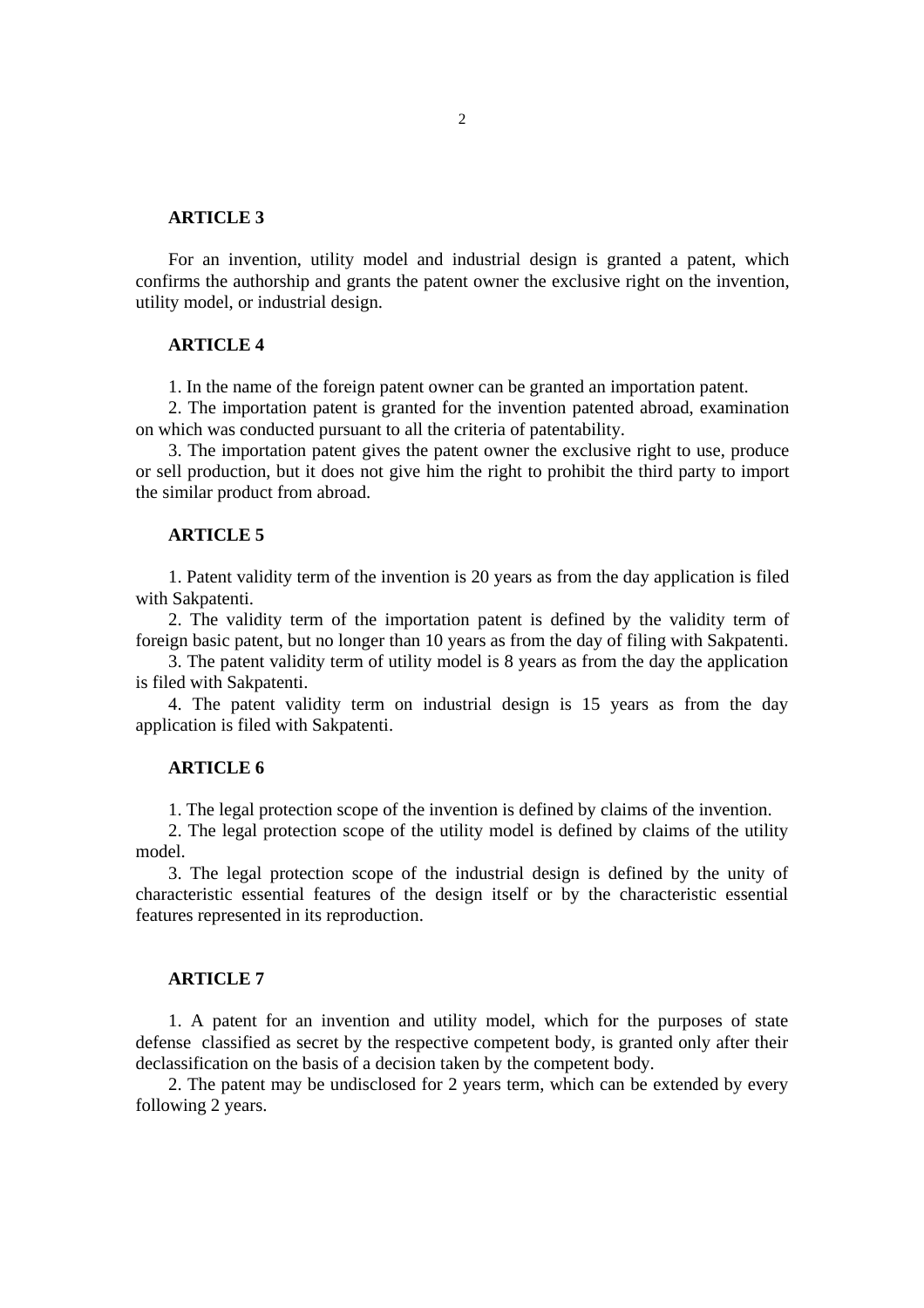3. The rules of legal protection and use of secret invention, utility model are defined by special normative acts.

# **CHAPTER II. "SAKPATENTI"**

## **ARTICLE 8**

"Sakpatenti" is a legal entity of public law, which provides for the legal enforcement of the rights of natural persons and legal entities in the sphere of intellectual property protection.

# **ARTICLE 9**

The Chamber of Appeals functions at Sakpatenti, which considers the litigation as regards to the procedure of securing of the rights for the intellectual property objects.

#### **ARTICLE 10**

1. The functions and powers of Sakpatenti are defined by its regulation approved by the President of Georgia.

2. Sakpatenti is headed by the Director General appointed by the President of Georgia.

# **ARTICLE 11**

1. Sakpatenti financial resources are the fees prescribed in respect to the approved rules related to the examination as to form and substantive examination of the objects of intellectual property, to registration and maintenance, to appeal and other procedures concerning main activities, as well as incomes obtained by information, consultationresearch and other kinds of services.

2. The fees and other incomes are transferred to Sakpatenti account, which is in charge of Sakpatenti only. The amounts unemployed by Sakpatenti during the year will be deferred for the coming year.

3. It is admissible to appropriate the funds, the grants for Sakpatenti from the state budget in respect to the approved rule.

4. Sakpatenti for December 1 of every year draws up the budget of coming year, representing total expenses of Sakpatenti and the source for their settlement.

5. Sakpatenti budget is approved by the Director General of Sakpatenti.

## **CHAPTER III. PATENTABILITY**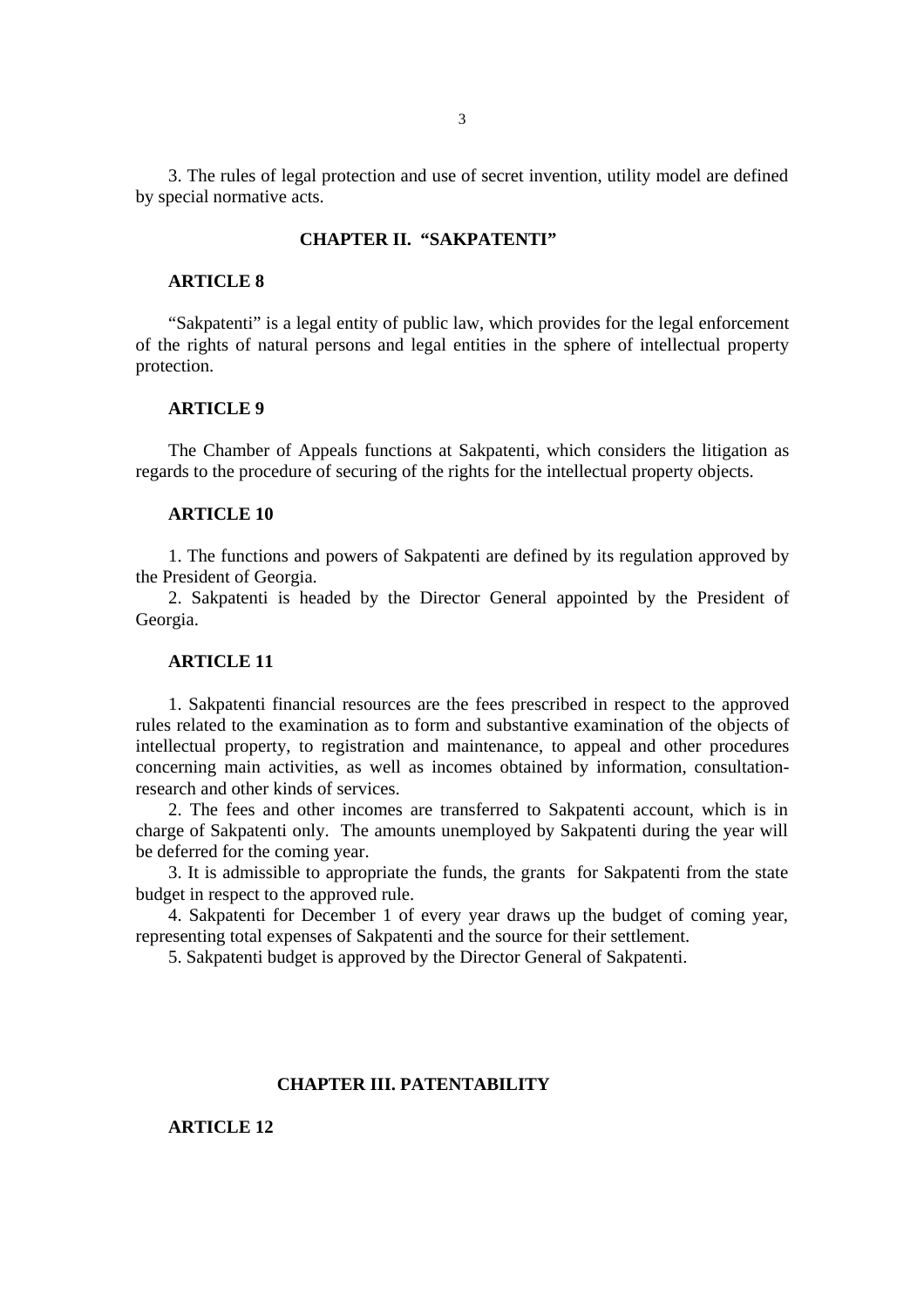1. By a patent shall be protected such an invention, which is patentable and satisfies the criteria of novelty, inventive step and industrial applicability.

2. The invention is novel, if it does not relate to the existing state of the art.

3. The invention involves the inventive step, if for the date of application filing or if the Convention priority is claimed, for the date of this priority it is not obvious from the existing state of the art for the person skilled in the art.

4. Industrial application of the invention implies the capability of its production, or making use of it in the sphere of industry, agriculture, health, and other spheres of activities.

5. The existing state of the art is defined by all those data, that have become commonly known on the basis of written or verbal descriptions, public use or other sources before the date of filing the application for a patent, or if the Convention priority is claimed before the date of this priority.

6. At determination of invention novelty in the state of the art along with the other information sources must also be included: applications for inventions and utility models filed with Sakpatenti provided that they have the earlier priority. The novelty is defined only on basis of considering one information source.

7. At determination of an inventive step in state of the art, the applications for inventions and utility models pending with Sakpatenti shall not be included.

8. The substances and mixtures known from the existing state of the art may be recognized as patentable if they are used by appointment unknown for the state of the art.

#### **ARTICLE 13**

1. By a patent shall be protected such a utility model, which relates to improved devices, substances, or methods and satisfies the criteria of novelty and industrial applicability.

2. The utility model is regarded novel, if it is not known from the existing state of the art.

3. The industrial applicability of the utility model implies the capability of its production, or making use of it in the sphere of industry, agriculture, public health, and other spheres of activity.

4. The state of the art is defined by all those data that have become widely known by written, or verbal description, also by applying it in Georgia and which refer to devices, substances, or methods having similar application before the filing date, or if the Convention priority is claimed before this priority date.

5. At determination of novelty of the utility model in the state of the art shall be included apart from the other information sources all the applications for utility models filed earlier with Sakpatenti provided that they have earlier priority. The novelty is defined only on basis of considering one information source.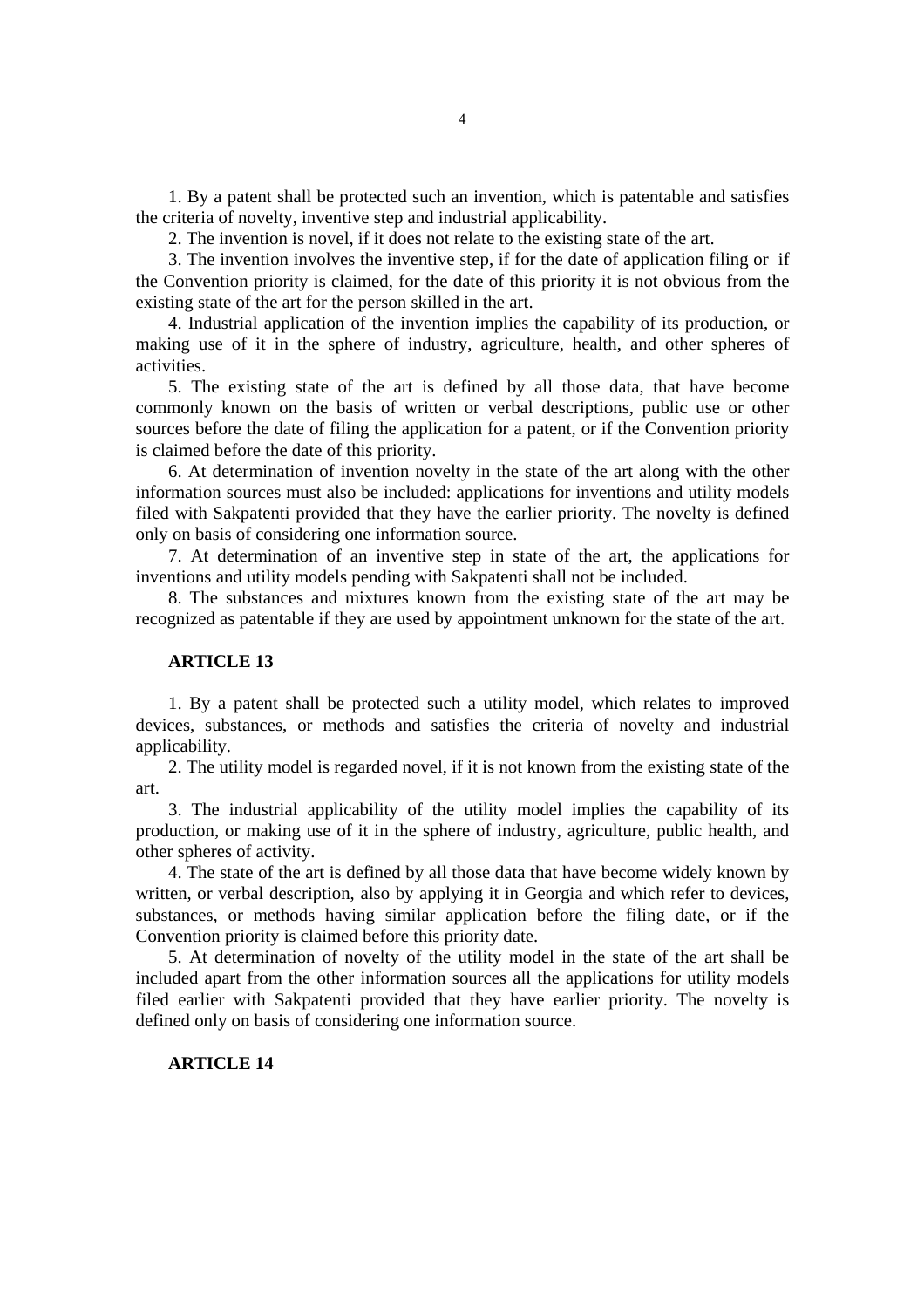1. By a patent shall be protected an industrial design which represents a new artisticconstructive exterior of the article and complies the criteria of novelty and industrial applicability.

2. The industrial design is novel, if the unity of its essential features, which define aesthetic peculiarities of the article, is not commonly known in written or verbal description, public usage or in any other way before the application filing date with Sakpatenti, or if the Convention priority is claimed before the date of this priority.

3. At determination of industrial design novelty all the applications for the industrial designs filed with Sakpatenti shall be taken into account, provided that they have earlier priority.

4. The state of the art is defined by all those data that have become widely known by written, or verbal description, also by applying it in Georgia and which refer to devices, substances, or methods having similar application before the filing date, or if the Convention priority is claimed before this priority date.

5. The industrial design is industrially applicable, if its multiple production is possible.

#### **ARTICLE 15**

Disclosure of the information by the author of the invention, utility model or industrial design (or by the other person, who for the filing date of the application has the right to receive the patent, or by the third party for whom this information became available directly or indirectly from the author), which in other case would affect the patentability of the subject matter presented in the application, shall not have influence on:

a) patentability of the invention, if the information was revealed during 12 months before the date of filing of the application or, if the Convention priority is claimed, before this priority date;

b) patentability of the utility model or industrial design, if the information is revealed during 6 months before the filing date of the application, or if the Convention priority is claimed, before this priority date.

### **ARTICLE 16**

The following shall not be regarded as an invention, or utility model:

a) a discovery, scientific theory, or mathematical method;

b) a result of artistic design;

c) algorithms and programs for computers;

d) education, teaching method and system, grammatical system of language, also methods for performing mental acts, rules for games or doing business.

e) economical organization and managing method;

f) plan and scheme of structures, buildings, territories;

g) a presentation of the information;

If the objects mentioned in sub-paragraphs "a-g" of the Article are presented in the application directly.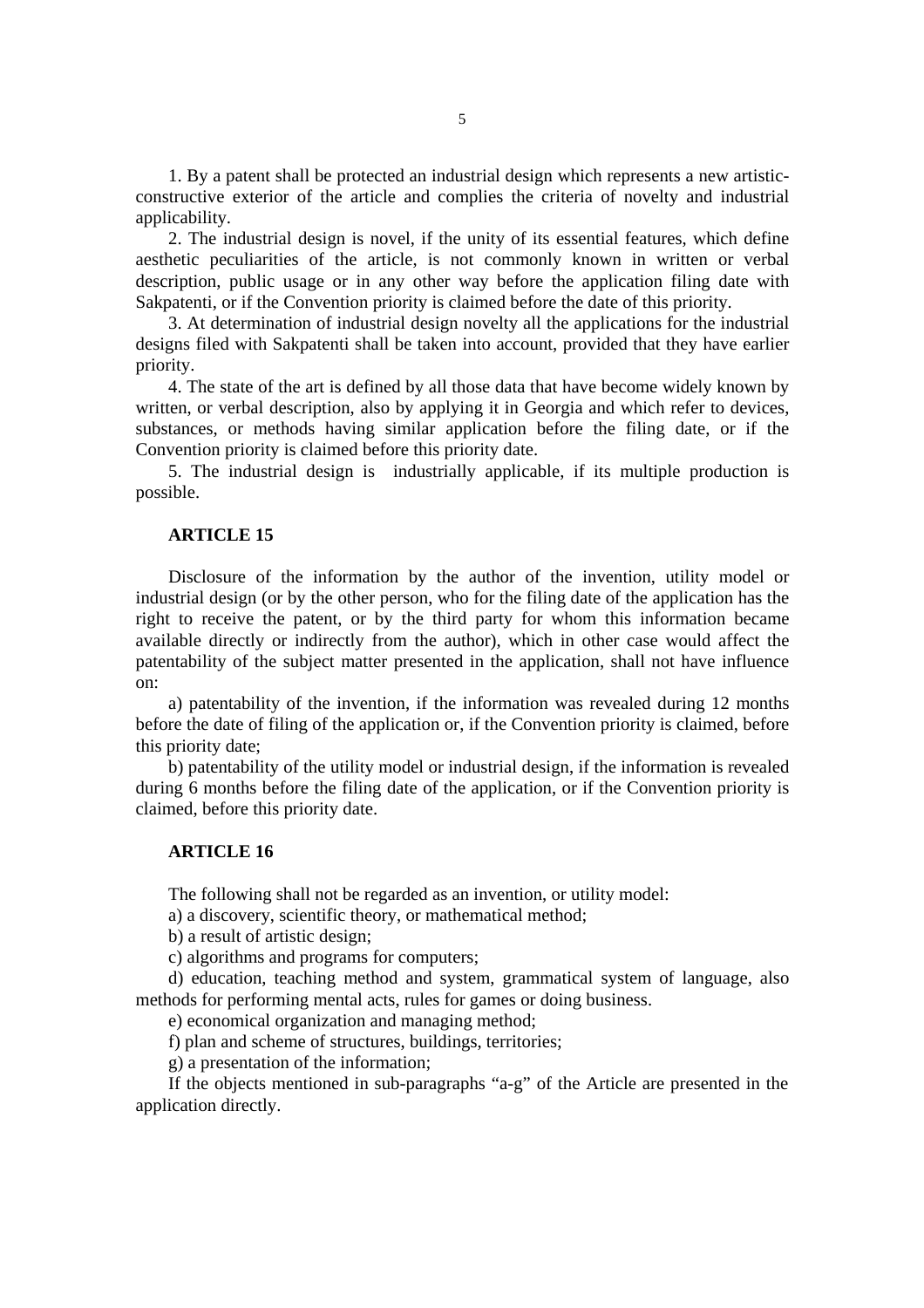A patent is not granted:

a) for the invention, utility model, or industrial design, which may cause or encourage inhuman, immoral and/or anti-social action;

b) for the invention, or utility model relating to the surgical, therapeutic and diagnostic methods of treatment of people and animals. This rule does not extend on devices, substances, which are applied in the mentioned methods;

c) for the invention relating to the varieties of plants and breeds of animals, as well as for particularly biological methods for raising varieties of plants and breeds of animals. This rule does not extend on micro-biological methods and products obtained through these methods;

d) for the utility model relating to the varieties of plants and breeds of animals, as well as for particularly biological methods for raising varieties of plants and breeds of animals, microorganism strains, cell cultures of plants and animals, objects of biotechnology and gene engineering, substances obtained by chemical methods;

e) for the industrial design relating to:

e.a) exterior of buildings and other real estate, except small architectural forms;

e.b.) liquid, gaseous, loose and other objects having unstable form;

e.c) for articles the exterior of which is conditioned only by technical or functional appointment of their essential features;

e.d) for printed production.

# **CHAPTER IV. INVENTOR AND PATENT OWNER**

# **ARTICLE 18**

1. As an author of an invention, utility model or industrial design shall be considered a natural person, in result of creative work of which was made an invention, utility model or an industrial design.

2. Authorship is a permanently protected unalienable right.

3. At demand of the author Sakpatenti is obliged not to publish his name.

4. If an invention, utility model, or industrial design was created in result of joint activities of several persons, then each of them shall be regarded as co-authors;

4. Relations among co-authors are determined on the basis of their agreement.

### **ARTICLE 19**

1. The right to obtain a patent is entitled only to an author or his successor;

2. The right to obtain a patent for an invention, utility model or industrial design made in result of creative work of several persons is entitled to all the authors jointly, as well as to each of them separately in case of refusal for securing the patent by other authors.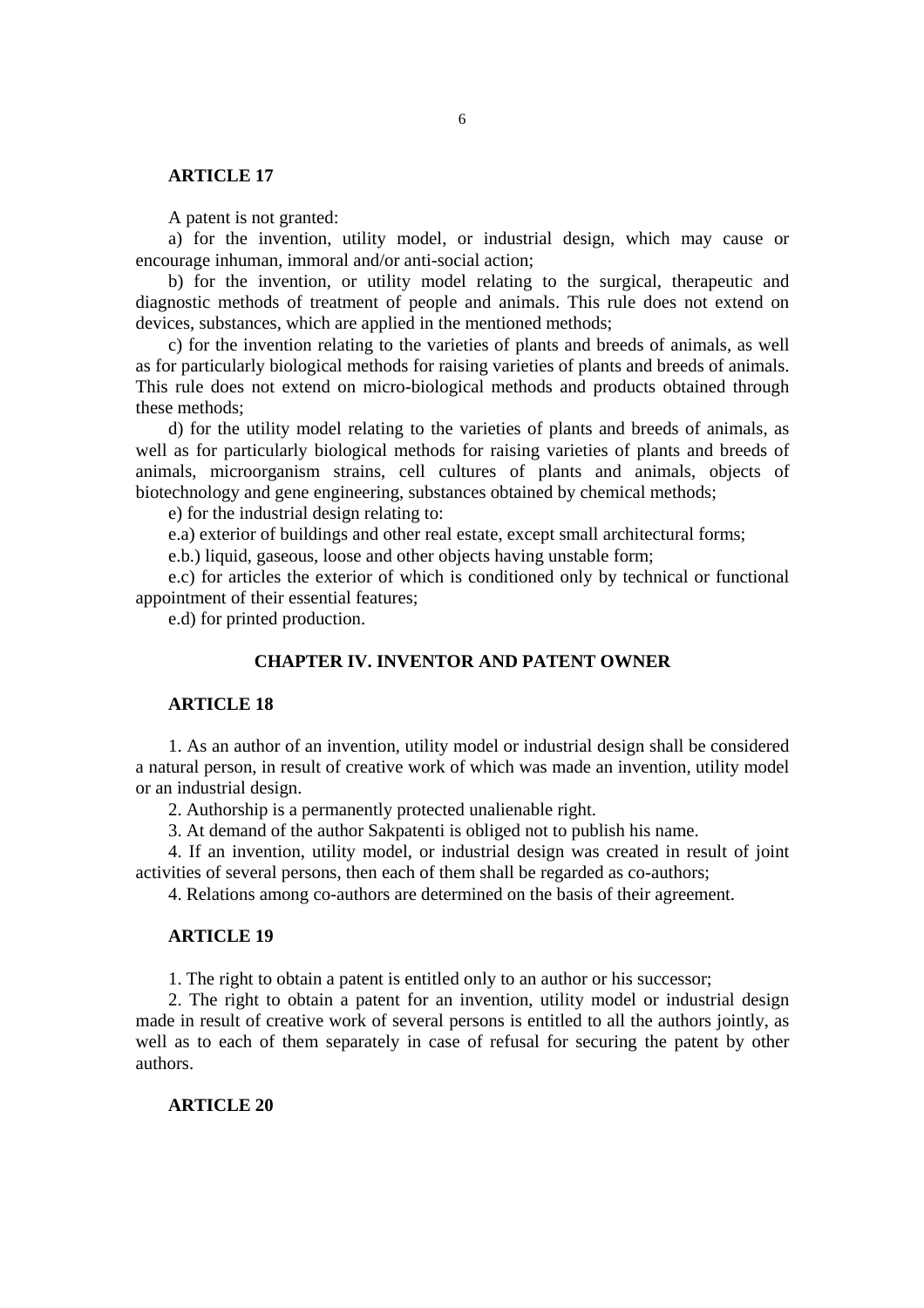1. For an invention, utility model or a design made by an employee, which is connected with official duties or conducting a special task and implies an inventive activity, the right to obtain patent is entitled to the employer, unless otherwise provided by the contract.

2. If creation of an invention, utility model, or industrial design is not related to conduction of the official duties or special tasks of an employer, then the employee is entitled to secure a patent. In this case, the employer has the exclusive right to a license and to the purchase of patent from the date of filing the application.

3. If an invention, utility model or industrial design are created under State order, or in the process of fulfillment of the work stipulated by the contract concluded among the organizations, then the right to a patent is determined under the conditions referred to in the order or contract.

# **ARTICLE 21**

1. An employee is obliged to notify an employer of an invention, utility model or industrial design created by him in a written statement.

2. If the employer, who has been notified about the invention, utility model or industrial design created at the fulfillment of official duties or a special task, within three months period from the date of notification receipt does not file the application for the patent with Sakpatenti, then the employee is entitled to secure the patent by himself.

### **ARTICLE 22**

1. If two or more applications for one and the same invention, utility model or industrial design are filed with Sakpatenti at different times, the patent shall be granted to the first applicant.

2. In the case, if the applications referred to in the first paragraph of this Article are filed at one and the same time, the patent is granted to the party (parties) indicated in the agreement of applicants. If the parties failed to reach the agreement the question of granting patent is decided by the Court.

#### **CHAPTER V. FILING OF APPLICATION**

#### **ARTICLE 23**

1. An application is filed with Sakpatenti by an inventor, employer or their successor in title.

2. If an invention, utility model, or industrial design is the result of joint creative work of two or more parties, they file the patent application together on basis of mutual agreement even in the case, when the creative share of them in the invention is different.

3. If any author refuses to file an application, the right to file the application is entitled to the others.

4. The application may be filed by a patent attorney.

5. The application is filed with Sakpatenti by submitting application documents personally or in any other way.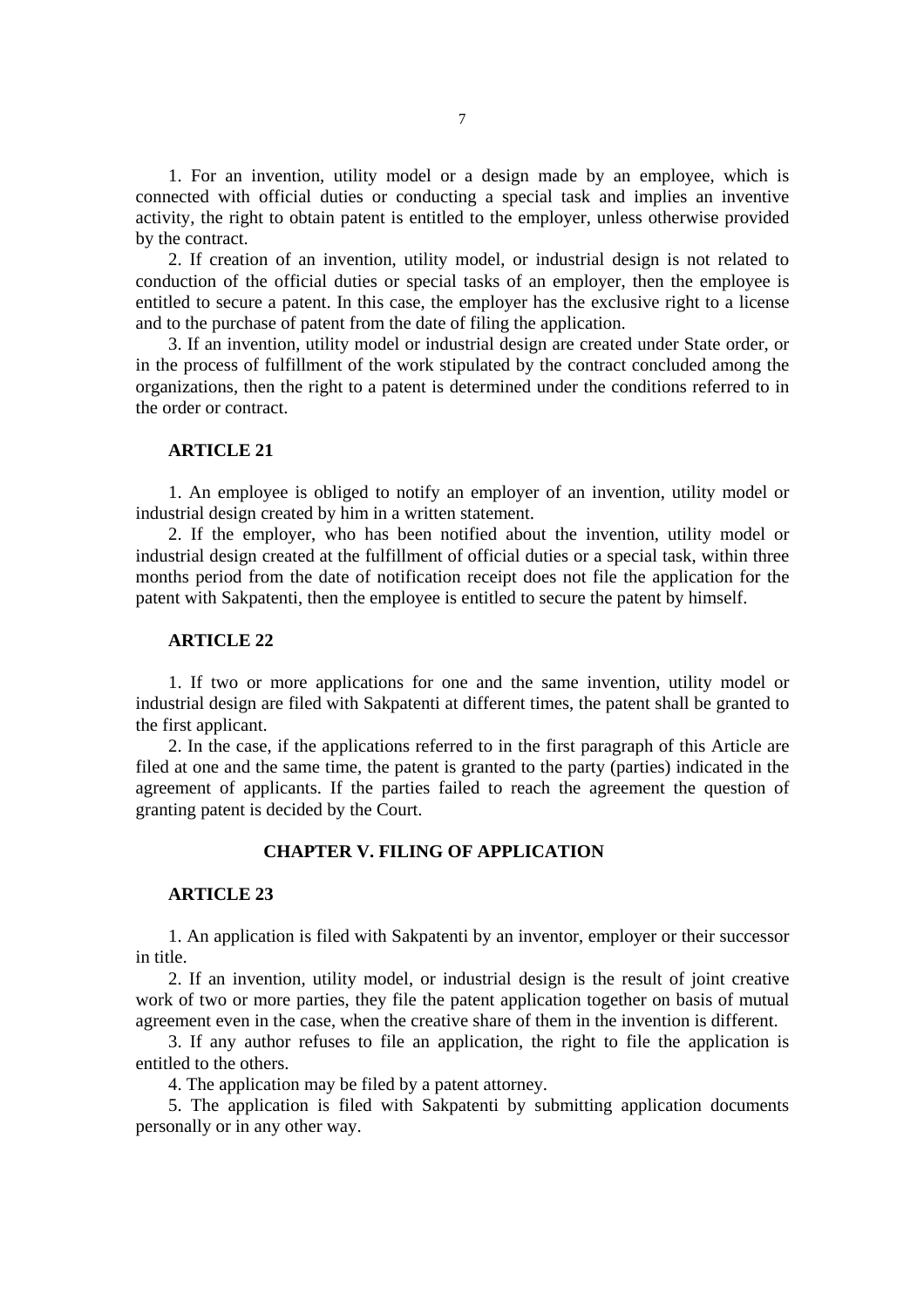1. An application for granting of a patent for an invention, or utility model shall include:

a) a request for acquiring of patent, wherein shall be indicated the author of the invention, or utility model and the person in whose name the patent is secured.

b) a description of the invention, utility model;

c) claims of invention or utility model;

d) drawings, if they are necessary to explain the invention, utility model;

e) the abstract, which is not used to define the state of the art and is only informative;

f) other documents, if they are necessary to explain the invention, utility model.

2. An application for an industrial design for the purposes of granting a patent shall include:

a) the request, in which the author of an industrial design and the person in whose name a patent is claimed shall be indicated;

b) the reproduction of the industrial design, or item of the design;

c) the description of an industrial design, drawings and other documents, if necessary.

#### **ARTICLE 25**

1. Each application, within one month from the filing date, shall be attached by the document confirming the payment of the established fee of the formal requirements examination.

2. If the application is filed by a patent attorney, then the application documents within one month from the date of application filing shall be attached by the power of attorney issued by an applicant.

3. If the application is filed by an assignee of the author, then the application documents within one month from the date of filing the application, shall be attached by a document confirming the assignment.

## **ARTICLE 26**

1. An application for obtaining a patent shall be presented in the state language, other application documents - in any other language.

2. The applicant in case of filing an application documents in other language, within two months from the date of their presentation to Sakpatenti, must provide the Georgian translation.

3. The description of the invention and utility model shall be filed in respect to the established rule and in full form as to enable the skilled person of the corresponding sphere to realize it.

4. If the application concerns the biological reproducible material, which cannot be described in the application completely as to enable the skilled person to realize it or, if this biological material is not commonly available, the application shall be completed by the document confirming the deposit of the biological material issued by the Depository.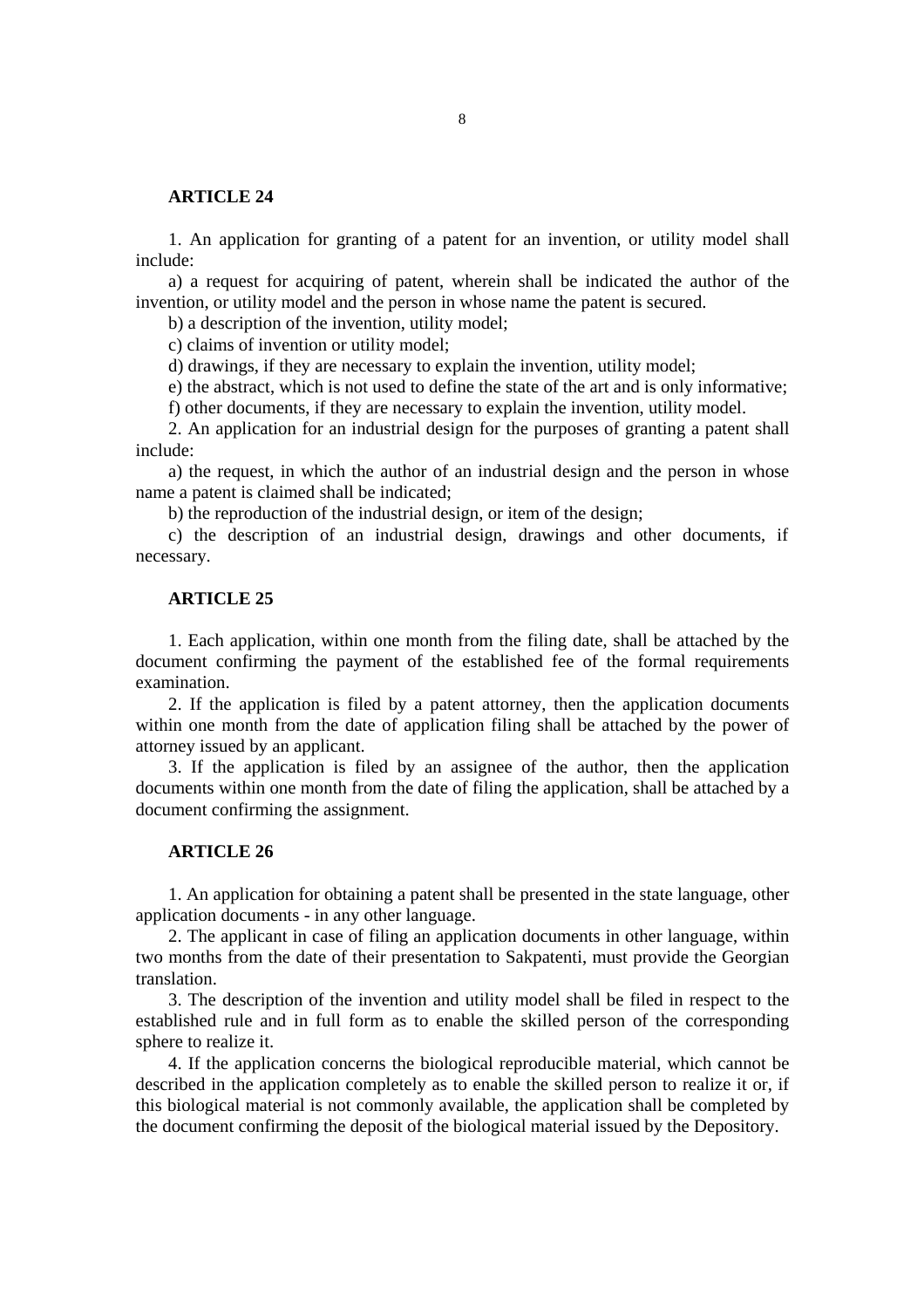5. Claims of invention and utility model must be drawn up by the established rule, represent its essence and must be based on the description. The claims of the invention can consist of one or more claims. The claims of an utility model must consist of one claim.

6. The reproduction of industrial design must include the complete and detailed representation of the exterior.

7. The description of the industrial design must include essential characteristic features.

# **ARTICLE 27**

1. An application shall be considered filed with Sakpatenti from the day of furnishing the following application documents:

a) for an invention and utility model - a request for securing of patent, description, claims and drawings, if they are necessary for explaining the essence of the invention and utility model;

b) for an industrial design - a request for securing of patent, a reproduction of an industrial design or an item.

# **ARTICLE 28**

1. An application claiming a patent for an invention and utility model must concern to one invention, or utility model, but may comprise a group of inventions united together under one inventive idea.

2. An application claiming a patent for an industrial design must relate to one industrial design, but may comprise one or several articles (options) a group (a set) of articles, if they are united by one artistic-constructive idea.

#### **ARTICLE 29**

1. An applicant has the right:

a) to divide the pending application into component parts and file a divisional application;

b) to change the description, claims and drawings of the pending application;

c) to convert the application for an invention to an application for a utility model and vice versa.

2. The subject of divisional application considered in the subparagraphs "a" and "b" and amendments must be covered by the application filed earlier. Under this condition the date of earlier application is retained.

3. Filing of the divisional application, introduction of amendments and conversion of an application is permitted before taking a decision on granting the patent.

# **ARTICLE 30**

1. An applicant, who wants to enjoy the Convention priority, is obliged to file with Sakpatenti an application for an invention and utility model within twelve months from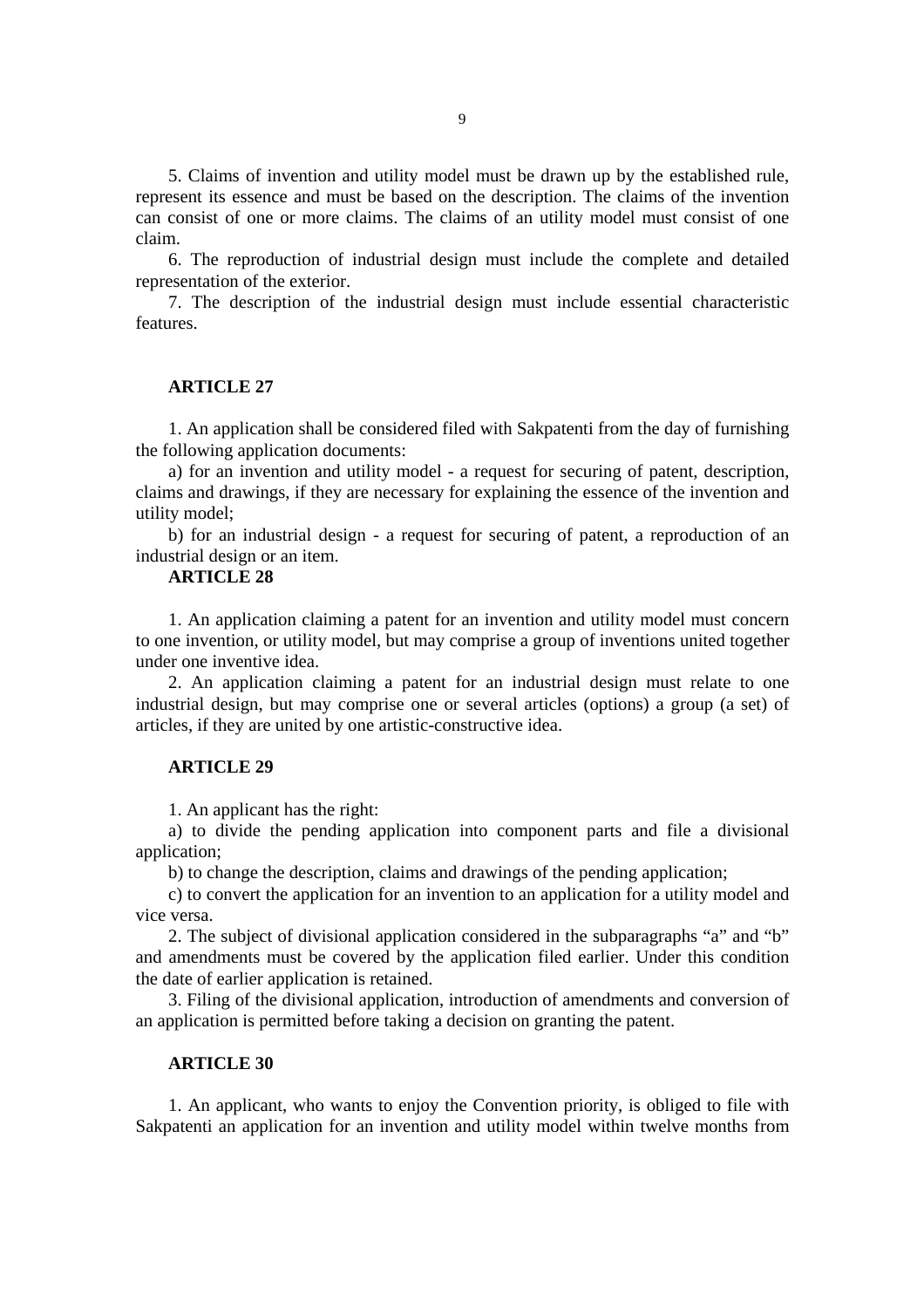the date of filing of the earlier application with state party to the Paris Convention, and for an industrial design - within six months.

2. An applicant, who wants to enjoy the exhibition priority is obliged to file an application for an invention, utility model or industrial design with Sakpatenti during six months from the date of exposition of the invention, utility model or industrial design at official, or considered as such, exhibition held in the state party to the Paris Convention.

3. If the applicant for some reason fails to file the application with Sakpatenti claiming the Convention priority or exhibition priority within the indicated term, the term indicated in paragraph 1 of this Article can be extended no longer than for two months.

4. The applicant, who wants to enjoy the Convention or exhibition priority right, must indicate about it at filing the application with Sakpatenti or within two months term from filing date, and must attach it with the document confirming the right of such claim, or present it to Sakpatenti no later than three months from the filing claiming of Convention priority or exhibition priority.

5. The priority shall be established:

a) by the date of presenting the additional documents, if the applicant has drawn them as an independent application and has presented to Sakpatenti during three months from the receipt of the notification saying, that the additional documents shall not be taken into account as they change the essence of the claimed object;

b) by the earlier application filing date with Sakpatenti by the same applicant, in which the essence of this invention, utility model, industrial design is disclosed, provided that the application, on the basis of which such priority is claimed, was filed within twelve months from the filing date of the earlier application for an invention, utility model, or industrial design within six months from the filing date of earlier application. Hereto, the earlier application is considered withdrawn;

c) on the basis of several applications filed earlier under the observance of the conditions of subparagraph "b" paragraph 5 of this Article for each of them.

6. The priority shall not be established by the filing date of the application, on the basis of which the earlier priority has already been claimed and which is considered as abandoned.

#### **ARTICLE 31**

1. Before filing of the application for the invention and utility model made in Georgia with the foreign patent office, the applicant is obliged to file the application with Sakpatenti and request from Sakpatenti a permission for patenting abroad.

2. Sakpatenti within six months is obliged to notify the applicant of its decision on patenting abroad. If the applicant within this term has not been notified of the decision the applicant can file the application for the invention or utility model for patenting abroad.

## **CHAPTER VI. PATENT EXAMINATION AND GRANTING OF PATENT**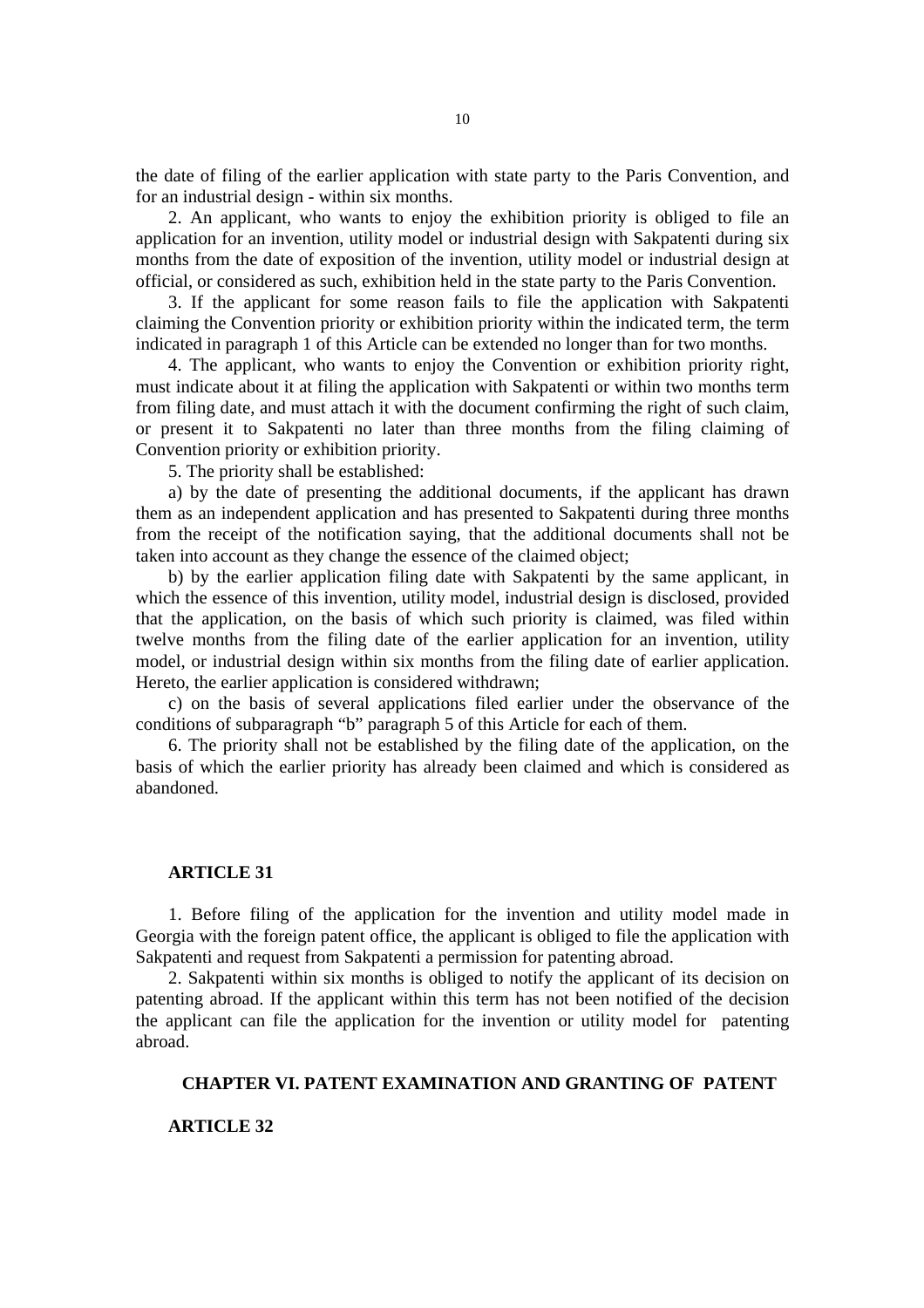1. Sakpatenti conducts patent examination on basis of which takes the decision about granting a patent.

2. At examination Sakpatenti may demand from the applicant to present additional documents or make amendments in the application, without which it is impossible to continue the examination of the pending application.

### **ARTICLE 33**

1. Sakpatenti confirms the filing date of the application within one month in the case of presenting the document confirming the payment of the fee for the examination as to form.

2. If it is revealed, that the application lacks for any application material provided for by the Article 27 of this Law, Sakpatenti asks the applicant to furnish the mentioned materials within one month from receipt of the notification.

3. If the applicant fulfills the requirement of the paragraph 2 then as the application filing date shall be considered the date of fulfillment of this requirement. If the applicant fails to fulfill the requirement, the application shall not be considered filed.

4. If in the description of the invention or utility model the drawings referred to are not presented in the application, Sakpatenti within the term provided for by paragraph 1 of this Article requires from the applicant to submit them. If the applicant satisfies the requirements, then the date of filing of the application will be the day of receiving the said drawings. If the applicant fails to fulfill the requirement, the date of filing of the application will be the receiving day of the application and any reference to the drawings will be considered withdrawn.

#### **ARTICLE 34**

1. The examination as to form takes place within two months from the confirmation of the application filing date.

2. The record-keeping on the application is terminated if it does not meet the requirements of examination as to form.

### **ARTICLE 35**

1. If it is proved that an application for an invention meets the requirements of the examination as to form, then Sakpatenti conducts the search to determine the state of the art for the invention described in the application, on basis of which conducts the examination on novelty and makes a documentary conclusion.

2. Sakpatenti in respect to the approved rule provides for the search within six month in the case of payment of the established fee.

3. The application for the invention for which the applicant has not paid the established fee, shall be regarded as application for the utility model.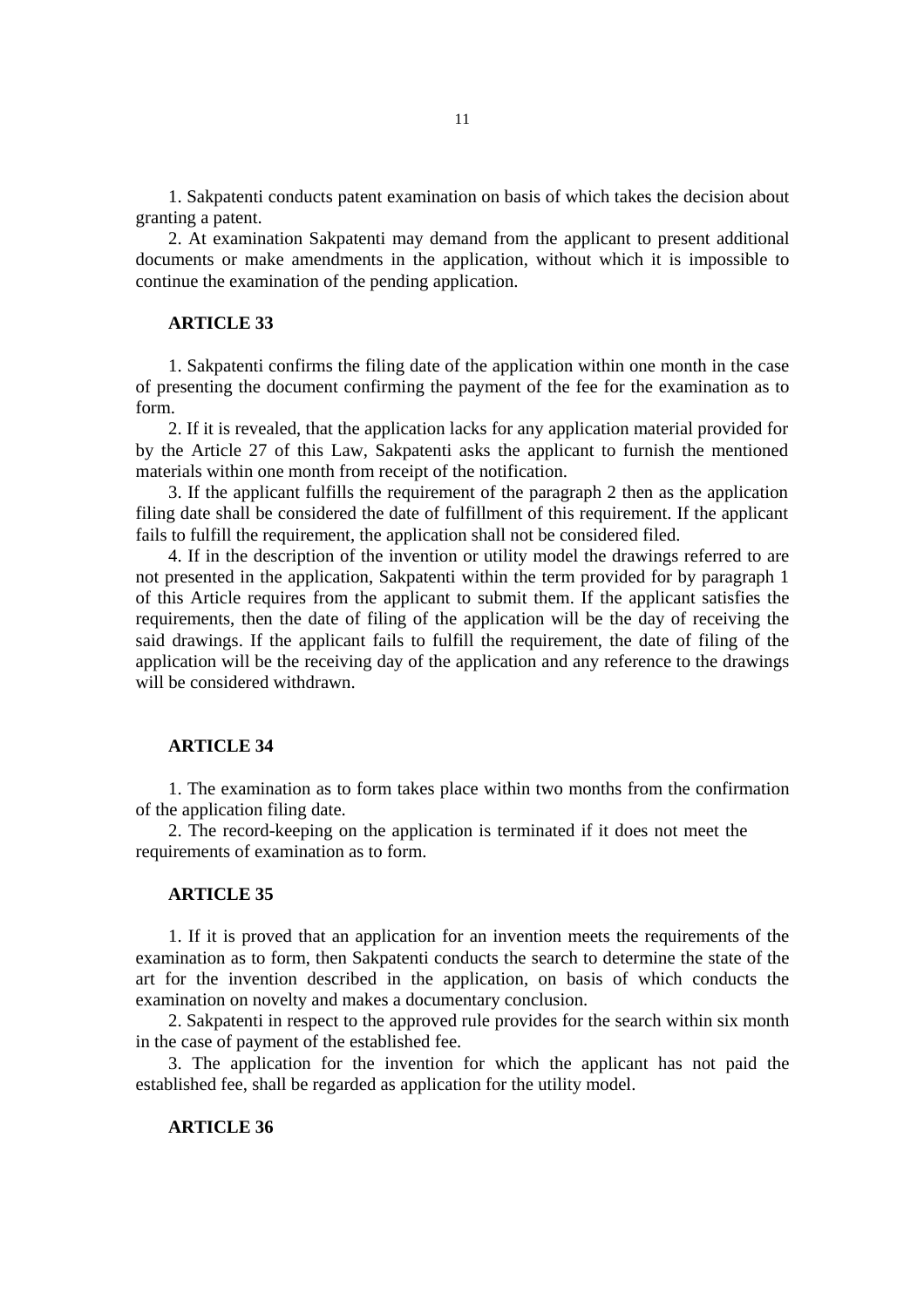1. Sakpatenti sends the applicant the documentary conclusion on state of the art. The applicant within two months from the receipt of the conclusion and present a new wording of invention claims, which must not exceed the essential scope of the patent description, or can send a written response.

2. If within two months from the receipt of a documentary conclusion an applicant has not presented amendments or well-grounded response, Sakpatenti takes a preliminary decision about granting the patent for an invention.

# **ARTICLE 37**

1. In the case of payment of the prescribed fee under the approved rule and on the basis of a preliminary decision on granting a patent for an invention, Sakpatenti publishes the data in the Official Bulletin of the Industrial Property of Georgia and exhibits application documents.

2. Within three months from the date of data publication in the Official Bulletin the interested person in the case of payment of the fixed fee under the set rule can furnish the motivated protest on granting of the patent, which may reject the criteria of patentability.

3. Sakpatenti within this term sends the documents furnished by the third party to the applicant, who can within two months present Sakpatenti a written response or amend the claims.

4. If the applicant does not furnish to Sakpatenti within this term a well-grounded response, or demand on introduction of corrections in the application, Sakpatenti takes a respective decision on granting the patent.

# **ARTICLE 38**

1. If it is proved, that the application for utility model meets the examination as to form, then the examination as to the novelty is carried out within a month by considering the registered applications and patents granted by Sakpatenti. Whereas, the examination as to the novelty is conducted during one month.

2. If it is proved, that an application for utility model satisfies the requirements of the examination as to the novelty, then Sakpatenti takes a decision on granting a patent for utility model.

#### **ARTICLE 39**

If it is proved, that an application for an industrial design satisfies the examination as to form, then Sakpatenti takes a decision on granting a patent.

#### **ARTICLE 40**

Sakpatenti on the basis of a decision on granting a patent for invention, utility model and industrial design in case of payment of the prescribed fee by the approved rule, shall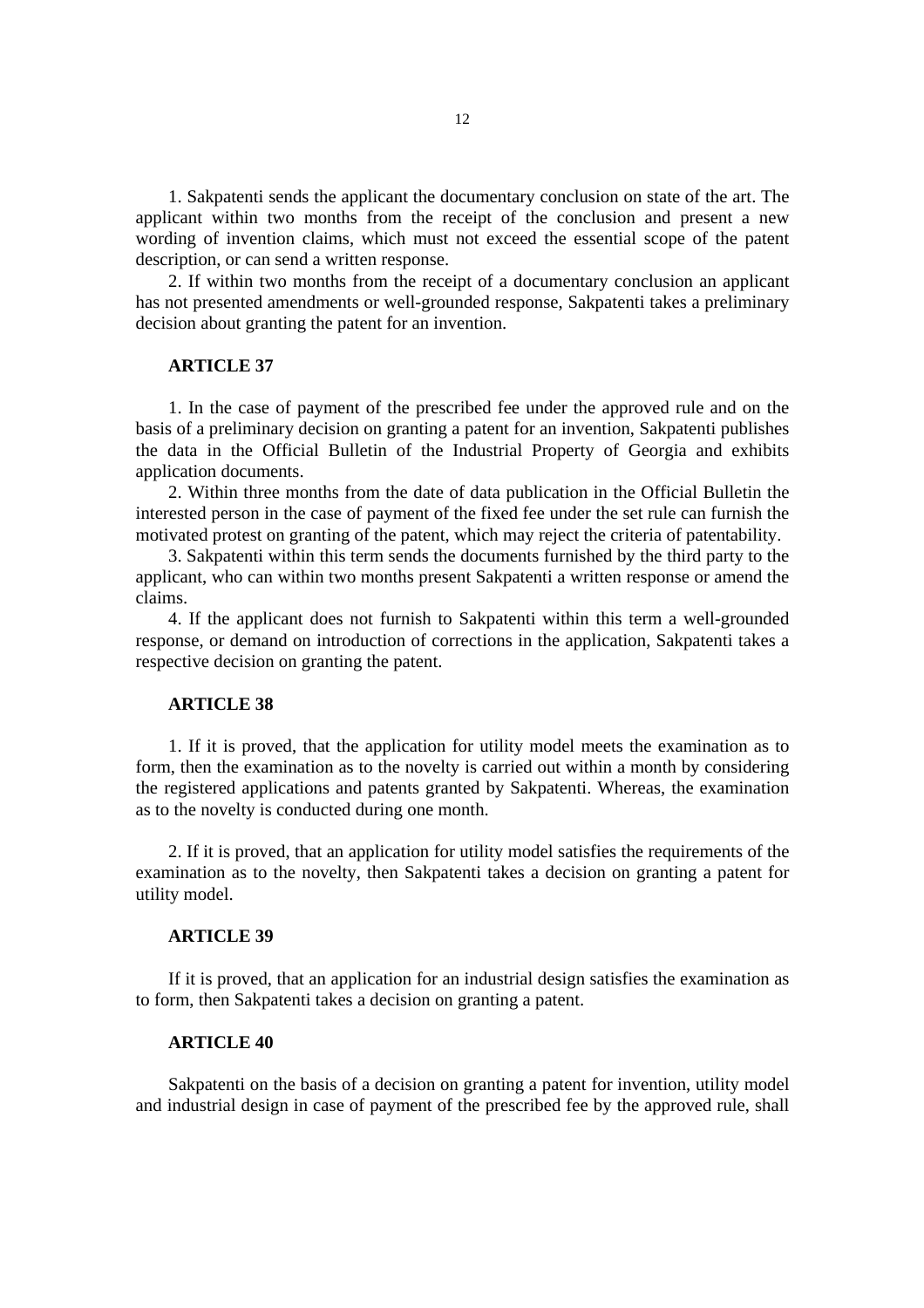publish the data in the Official Bulletin. Besides, Sakpatenti publishes the description of the invention and utility model.

# **ARTICLE 41**

1. After publication of the data on granting of a patent Sakpatenti registers an invention, utility model or industrial design in State Register of Industrial Property (hereinafter - the Register) and issues patent in case of payment of the fixed fee by the approved rule.

2. Sakpatenti establishes the form of the patent and the data to be recorded in the State Register.

3. Any person has the right to familiarize himself with the State Register in respect to the established rule.

4. In order to maintain the patent valid the annual fees defined by the approved rule are to be paid.

#### **ARTICLE 42**

1. Sakpatenti takes an unfavorable decision on granting of a patent for the whole invention and utility model, or for its part, if the application:

a) relates to such subjects, which according to Article 16 of this Law are not regarded as an invention and utility model;

b) relates to an invention and utility model on which according to Article 17 of this Law the patent is not granted;

c) does not satisfy the criteria of patentability requirements as to the novelty;

d) includes claims which does not correspond to the description;

e) by its description and claims does not provide for conducting the search considered by Article 35;

f) includes claims of invention presented by one independent claim, in which more than one invention is described and has not been divided by the request of Sakpatenti or by the initiative of the applicant;

g) relates to the application separated from the primary description of the invention, the essence of which was not given in the initial description.

2. If the unfavorable decision concerns only to the part of the application, then the corresponding claim of the claims shall be withdrawn.

### **ARTICLE 43**

Sakpatenti takes an unfavorable decision on granting a patent for an industrial design, if the application concerns such a design for which according to Article 17 of this Law the patent is not granted.

### **ARTICLE 44**

Record-keeping on the application is terminated, if the fees defined by the approved rule has not been paid.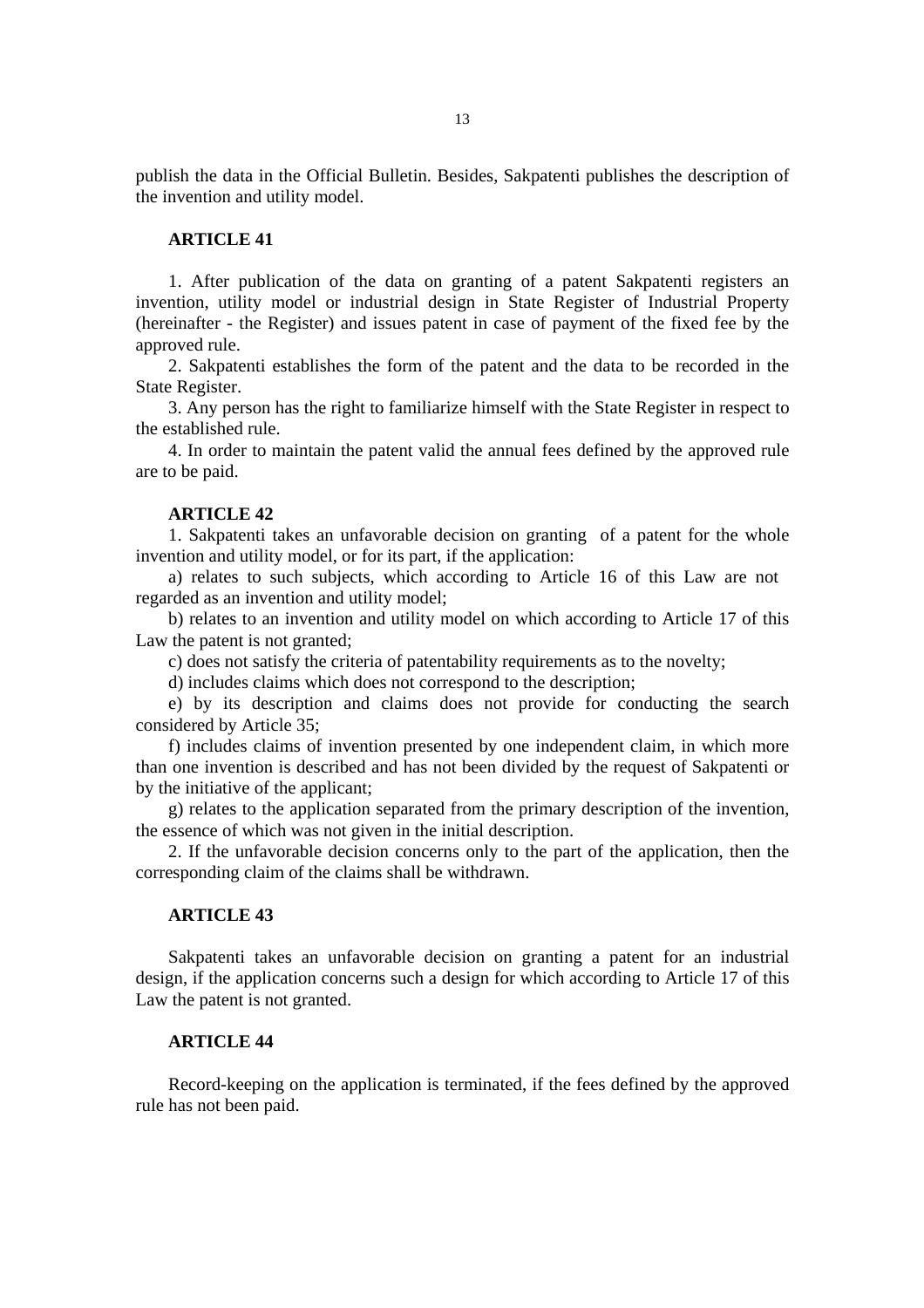The applicant has a right to recall his application before its publication.

### **ARTICLE 46**

1. The applicant has the right to extend procedure terms under established rule.

2. The applicant has a right in the case of violation of procedure terms by him, to demand the restoration of these terms from Sakpatenti in respect to the established rule.

#### **ARTICLE 47**

1. For examination as to form of the patent application, for patent examination procedural, granting a patent and its maintenance and for other activities having the legal importance, the established fees must be paid. The amount, term of payment and its return is defined by the approved rule.

2. It is admissible to revise the fees respecting the international norms, changes of national currency rate and inflation.

# **CHAPTER VII. LIMITS FOR THE USE OF PATENT RIGHTS**

#### **ARTICLE 48**

1. The patent owner has the exclusive right to the use of an invention, utility model, industrial design at his own disposal, to produce goods protected by patent, put the object into economic circulation, gain profit by its exploitation, or prohibit said actions.

2. The patent owner deals with an invention, utility model, industrial design at his own disposal. He can sell or through other way assign the patent, issue license according to the approved rule.

# **ARTICLE 49**

If the exclusive right of the patent owner covers the patent, the subject matter of which is a method for obtaining a new product, then until proving the contrary any similar product made by another party will be deemed as obtained by this method.

#### **ARTICLE 50**

If patent owners are several persons then:

a) assignment of the patent or granting the license is allowed only by consent of all the patent owners;

b) the patent owner has the right to use the subject matter protected by patent in his own enterprise without consent of other patent owners.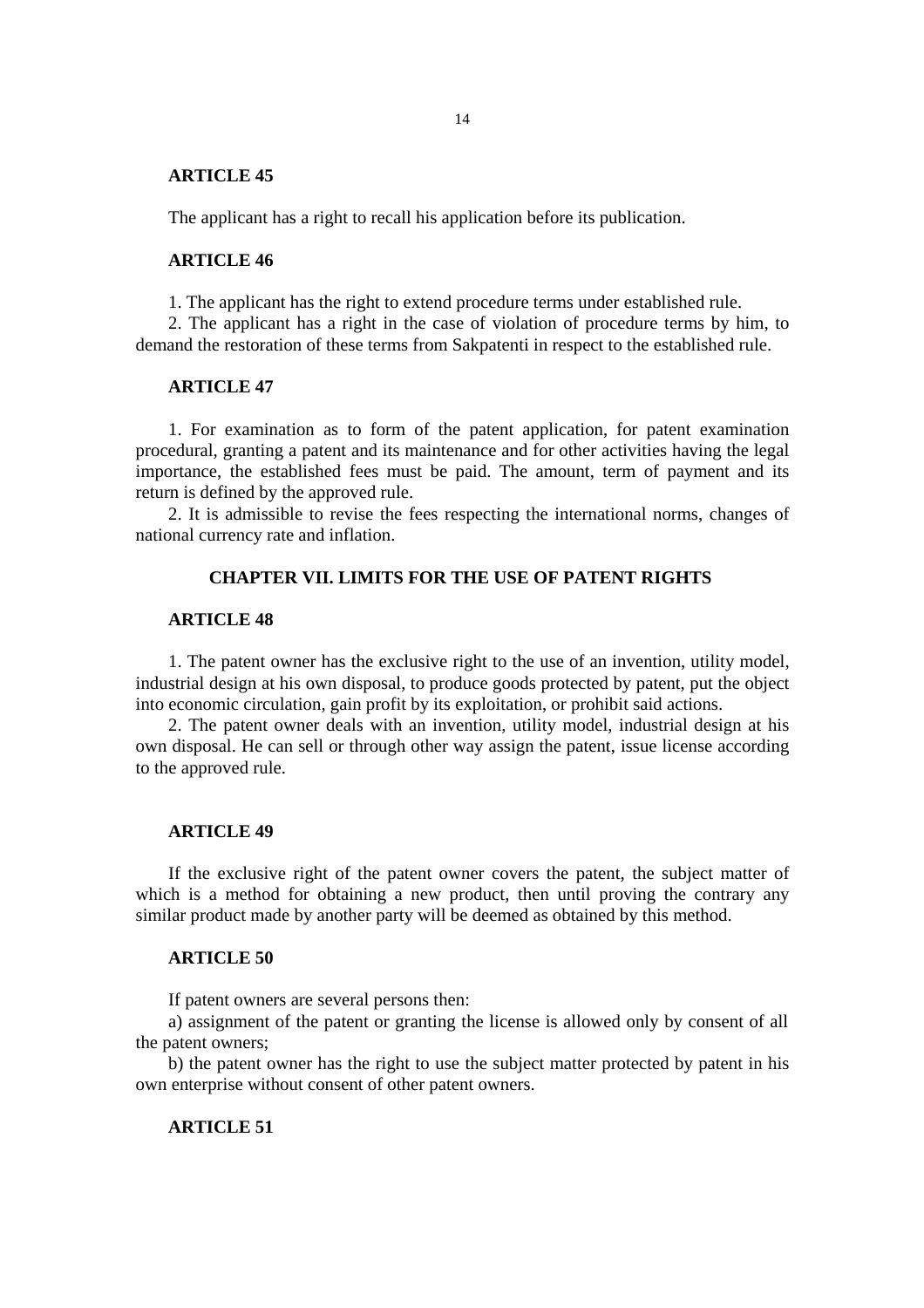From the day of publishing of the application for granting of the patent the applicant is entitled conditionally to the rights, which would be granted to him by the patent. If the patent is not granted, then said rights will not be considered as exercised.

# **ARTICLE 52**

Proceeding from the patent, under the infringement of the exclusive right shall not be considered:

a) putting of the product in the civil circulation by the patent owner or with his consent;

b) the use of an invention, utility model and industrial design under private rule for personal benefit, where such action is not taken for commercial purposes;

c) the use of an invention, utility model and industrial design on marine, air and land transport facilities of any country, at their temporary or casual presence within the territory of Georgia. In this case, the invention, utility model and industrial design shall be applied only to vehicles of similar type and not for production purposes;

d) the use of an invention, utility model and industrial design at natural calamity, catastrophe, epidemic and other emergency situations.

#### **ARTICLE 53**

If any person before the date of filing the application for an invention, utility model and industrial design or before the filing date of the first application, which is the basis to claim the priority established by the Paris Convention, used an invention, utility model and industrial design in good faith, or carried out preparatory works for its utilization, he has the right to use it individually irrespective of patent validity (the right of prior use).

# **ARTICLE 54**

1. Non-payment of the annual fee by the patent owner causes the termination of the patent validity term.

2. If the patent owner has not paid annual fee for some valid reasons, he has the right to apply to Sakpatenti for reinstatement of the patent validity.

3. The petition is drawn within six months from the date of expiration of the preferential period and the decision of reinstatement shall be recorded in patent register.

4. In the case of taking a favorable decision on patent validity reinstatement, the patent shall be considered reinstated, if within three months from the date the mentioned decision is taken and the annual fees paid.

#### **ARTICLE 55**

Any person, who from the date of patent validity termination until its reinstatement within the territory of Georgia has utilized in good faith or conducted preparations for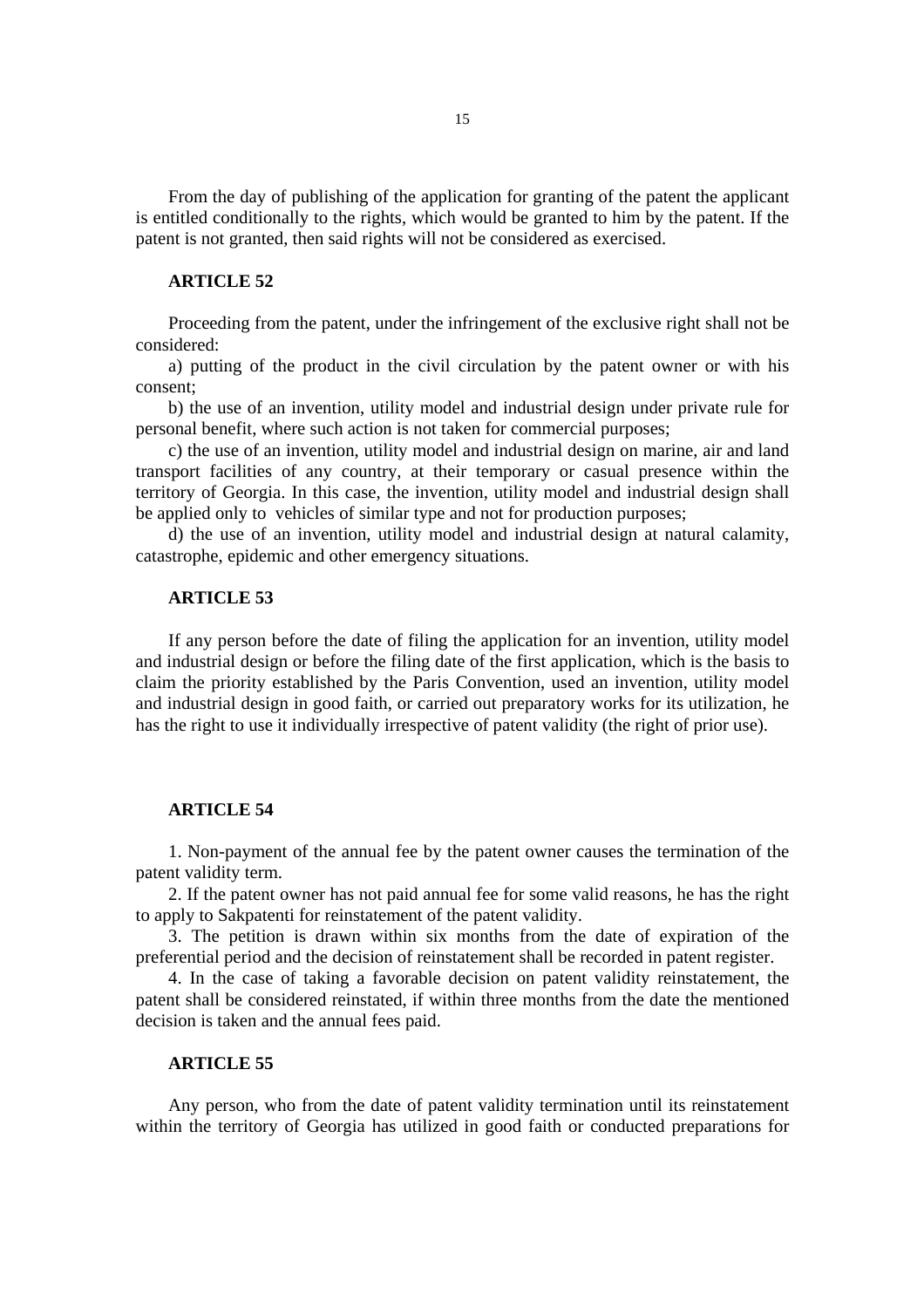exploitation of an invention, utility model and industrial design, which is the subject matter of patent, has the right to continue its usage for business. Assignment of the right is possible only together with the enterprise.

### **ARTICLE 56**

The patent shall be considered invalid in the case of submitting by the patent owner at Sakpatenti a written refusal on patent.

#### **ARTICLE 57**

1. A patent shall be considered invalid if the following is ascertained:

a) the subject matter of patent is not patentable;

b) the patent does not describe an invention, utility model and industrial design completely as to make its realization possible;

c) the subject of a patent relates to such objects on which under this Law patent is not granted;

d) the subject matter of patent is beyond the scope of the contents, in respect of which the priority was established, or the patent is granted on the basis of a division application and its subject matter is beyond the scope of the contents of the first application;

e) if the patent owner had no right to the patent in accordance with Articles 20 or 21 of the Law.

2. Non-use by the patent owner of the invention protected by the importation patent within the territory of Georgia during three years from the date of patent issuance causes the cancellation of the importation patent. Whereas, the import of the product in Georgia produced on basis of the invention protected by the importation patent shall not be considered as use.

# **ARTICLE 58**

Complete or partial nullity of a patent has retroactive force from the date of filing an application for patent.

## **CHAPTER VIII. LICENSE FOR THE USE OF INVENTION, UTILITY MODEL AND INDUSTRIAL DESIGN**

# **ARTICLE 59**

1. The patent owner or his assignee (licenser) has the right to grant a license to another party (licensee).

2. The license can be simple, or exclusive.

3. The simple license retains all the rights proceeded from the patent to a licenser.

4. The granting of exclusive license deprives a licenser of the right to issue other licenses under similar conditions.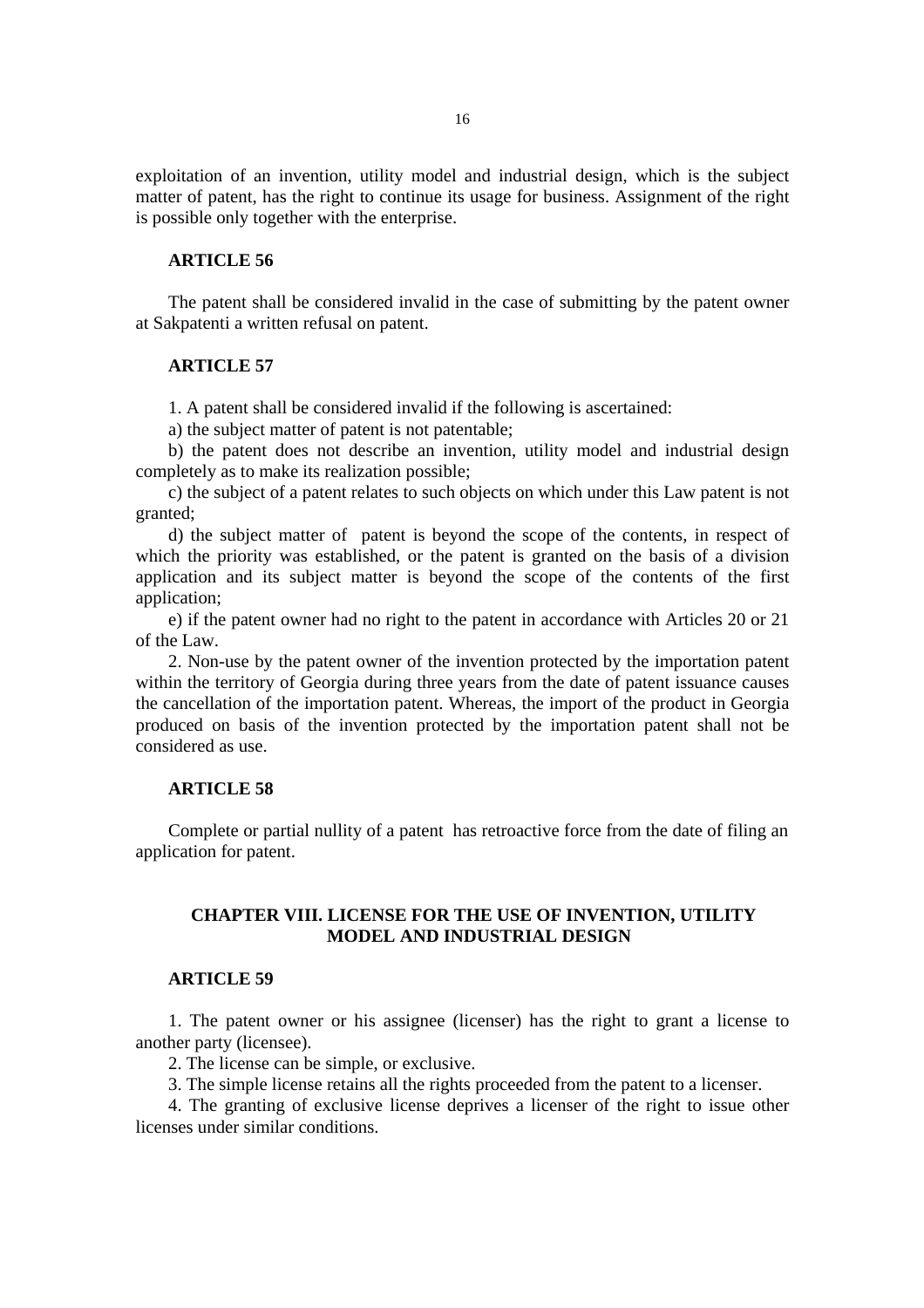1. The patent owner or his assignee has the right to announce an open licensing mode and request Sakpatenti to enter the corresponding record in the register, if for the patent on which open licensing is announced has not been issued the exclusive license.

2. The open license can be only simple.

3. The open licensing mode confers any person the right to the use of patent by the conditions agreed upon with the patent owner. If the agreement is not achieved the conditions of the use are defined by the court.

4. In the case of announcement of open licensing the amount of a patent fee is reduced twice.

5. The patent owner can apply to Sakpatenti for cancellation of an open licensing at any time. If the licensing contract has not been concluded, or it is no longer valid, or each of the license holders give their consent, then Sakpatenti satisfies the mentioned request.

### **ARTICLE 61**

1. The compulsory or official license can be granted for an invention, utility model and industrial design. The compulsory or official license is granted under the decision of the Compulsory Licensing Committee at the Ministry for Economy.

2. The compulsory license may be only simple. It is granted at the request of any party after four years from the date the patent was granted.

3. The compulsory license necessary for public requirements is claimed, if within the above mentioned term an invention, utility model has been used within the territory of Georgia, or whether they have been used insufficiently, also if their usage is impossible without infringing the earlier patent.

4. The compulsory license can be issued only in the case, if prior to this the interested party tried to obtain the permission from the patent owner or his assignee on basis of reasonable conditions and term, but his efforts have not been successful.

5. The official license is a kind of compulsory license and is granted only in case of demand from the State Bodies, if it proves the necessity of a patent use for the national defense, humane health protection, or the economic interests of the country. An official license is granted before expiration of the four years period stated in the second paragraph of this Article.

6. The granting of the official license at the request of a patent owner can be postponed, under the condition that the patent owner shall take the responsibility to satisfy government and public requirements by his own production.

7. The use of a patent on the basis of the official license can be conducted by the state, as well as the private person, which shall be named by the competent body demanding a license or Court.

8. The decision on granting of the compulsory or official license sets spheres of its application, validity term, rights and duties of a licenser and licensee and the amount of remuneration.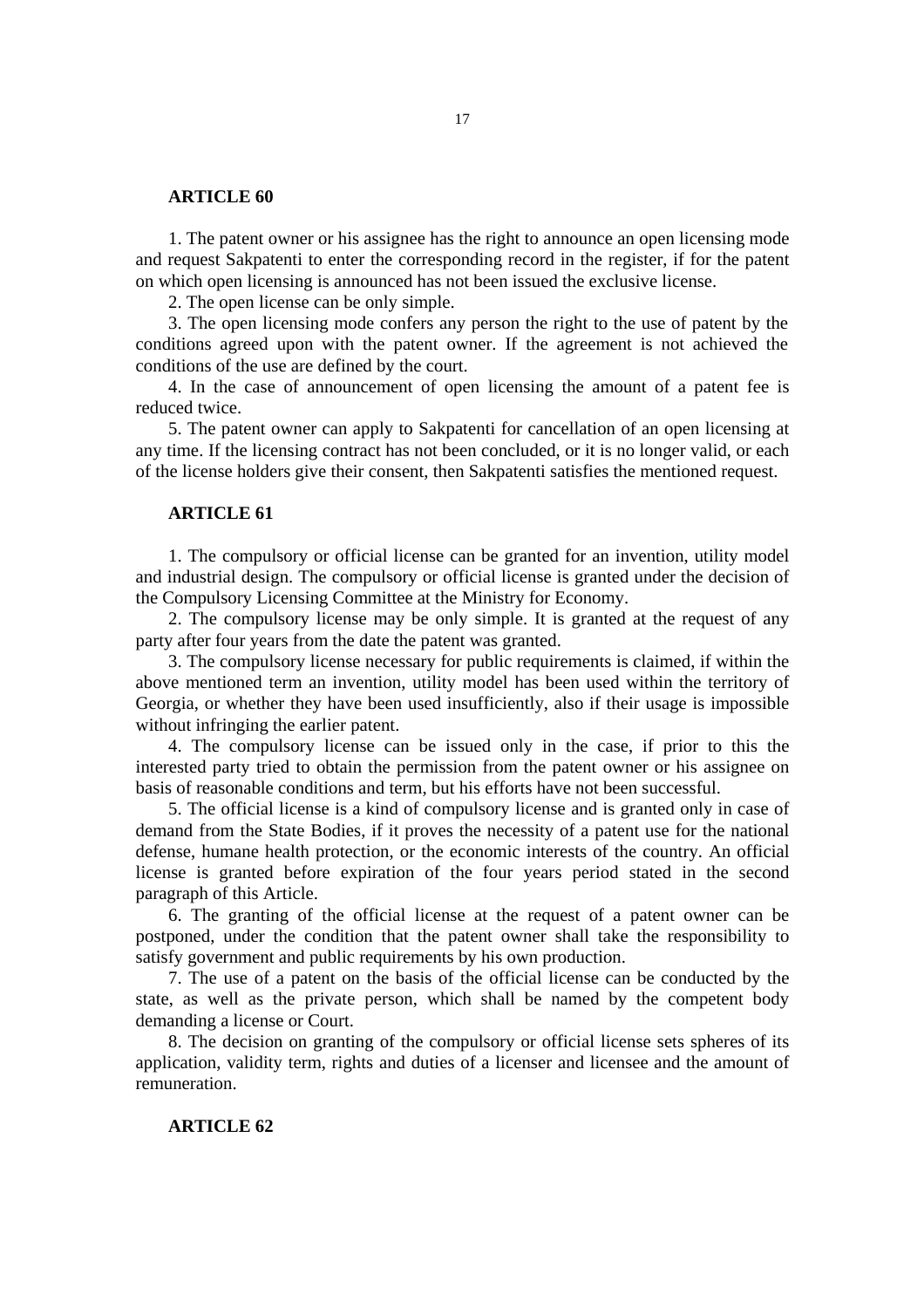1. The license shall be legalized in a written form. Upon agreement the contract shall be registered within no later than two months from the date of its conclusion.

2. The substantial changes in the license, if there is a wish of the parties, can be registered at Sakpatenti regarding the established rule no later than a month after the amendments are made.

3. The data of granted license and amendments are published in the Official Bulletin.

### **CHAPTER IX. ADVANTAGES AND PRIVILEGES OF INVENTORS**

### **ARTICLE 63**

1. The author of an invention, at any stage of the pending application is entitled to give the invention his name or a special title.

2. On the basis of the petition of the Society of Inventors and Rationalizers an applicant may be exempted from payment of the fees, with the exception of annual fees paid for patent maintenance.

# **ARTICLE 64**

Other advantages and privileges for authors of inventions, utility model and industrial designs are regulated by legislation of Georgia.

# **CHAPTER X. PATENT ATTORNEY**

#### **ARTICLE 65**

1. A person nonresident of Georgia, or a foreign legal entity, or his representative conducts relations with Sakpatenti through a registered patent attorney.

2. The competence of the patent attorney is confirmed by the power of attorney issued by the applicant.

### **ARTICLE 66**

The requirements to a patent attorney, conditions for his attestation and registration are determined by the Regulations on Patent Attorneys approved by the President of Georgia.

#### **ARTICLE 67**

Data on patent attorneys are recorded in the Register by Sakpatenti. Any person has the right to familiarize himself with the Register in respect to the approved rule.

# **CHAPTER XI. PATENT LITIGATION AND RESPONSIBILITY**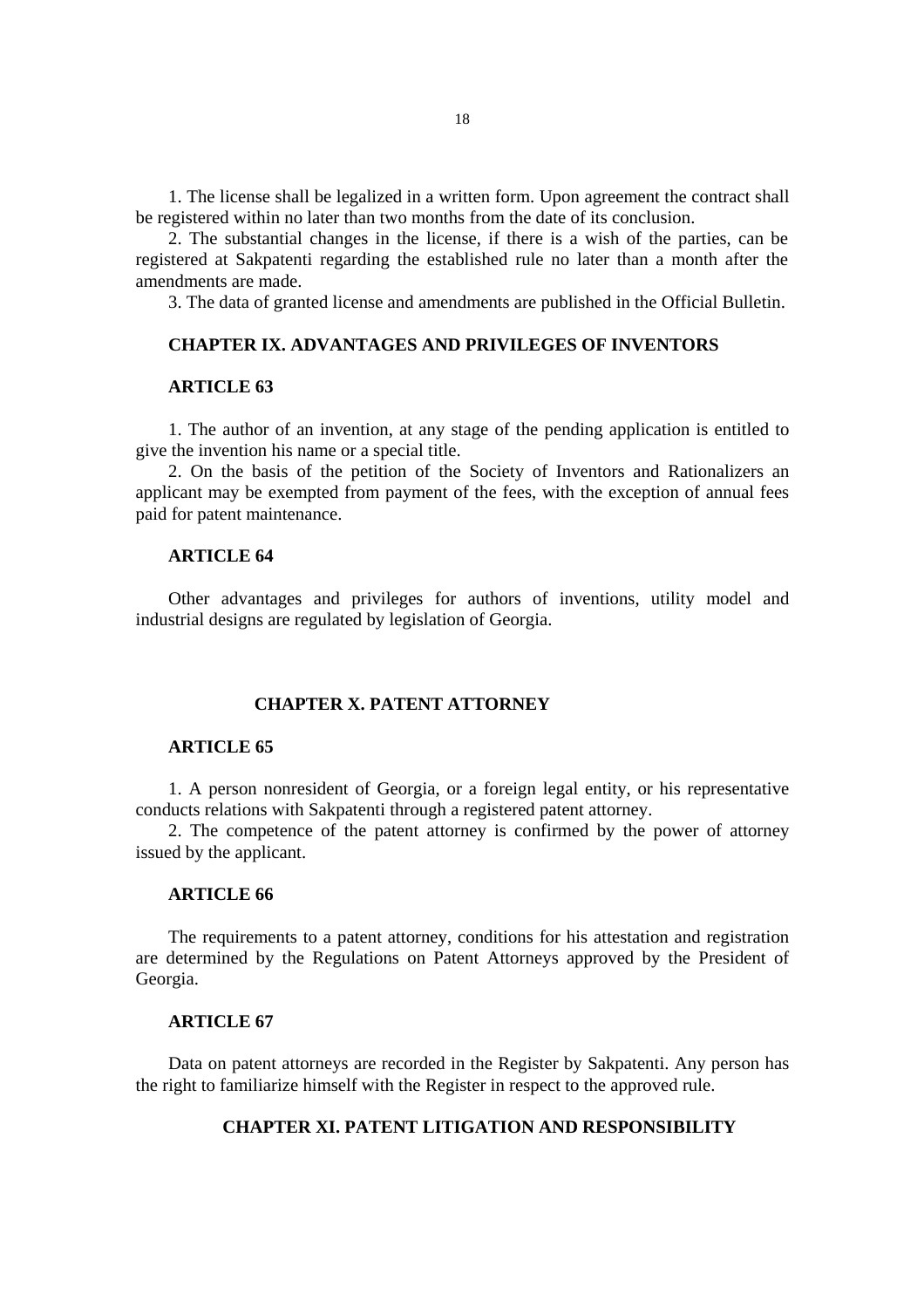An applicant, an interested party, within three months from the date of taking the decision by Sakpatenti has the right to oppose the patent examination decision at Sakpatenti Chamber of Appeals.

### **ARTICLE 69**

1. The patent owner has the right to appeal against the infringement of the rights proceeded from a patent can be drawn by a patent owner.

2. The holder of the exclusive license has the right to appeal against the infringement of the rights proceeded from the patent, if a patent owner himself, during the reasonable time from receipt of the notification on infringement does not present the appeal to the Court.

#### **ARTICLE 70**

Production, utilization, or including in civil circulation or other use of a patented invention, utility model and industrial design without the permission of a patent owner or exposure of its essence on purpose (with the exception of the author) prior to publication of the data of an invention, utility model, industrial design by Sakpatenti, disclosure of secret invention, utility model, or appropriation of authorship shall result in responsibility in respect to the rule defined by the legislation.

# **ARTICLE 71**

Filing of application for secret invention abroad, shall carry the responsibility in respect to the rule defined by the legislation of Georgia.

# **CHAPTER XII. INTERNATIONAL APPLICATION**

## **ARTICLE 72**

1. The rules of this Chapter shall apply to those applications, which are filed with Sakpatenti in accordance to the Patent Cooperation Treaty (PCT).

2. Sakpatenti deals with the international application in respect to the Patent Cooperation Treaty, this Law and other legislative acts and regulations.

# **ARTICLE 73**

1. The international application, on which for obtaining of a national patent for an invention, or utility model is indicated Georgia, is equal to the application filed with Sakpatenti and the international application shall be regarded as a national application.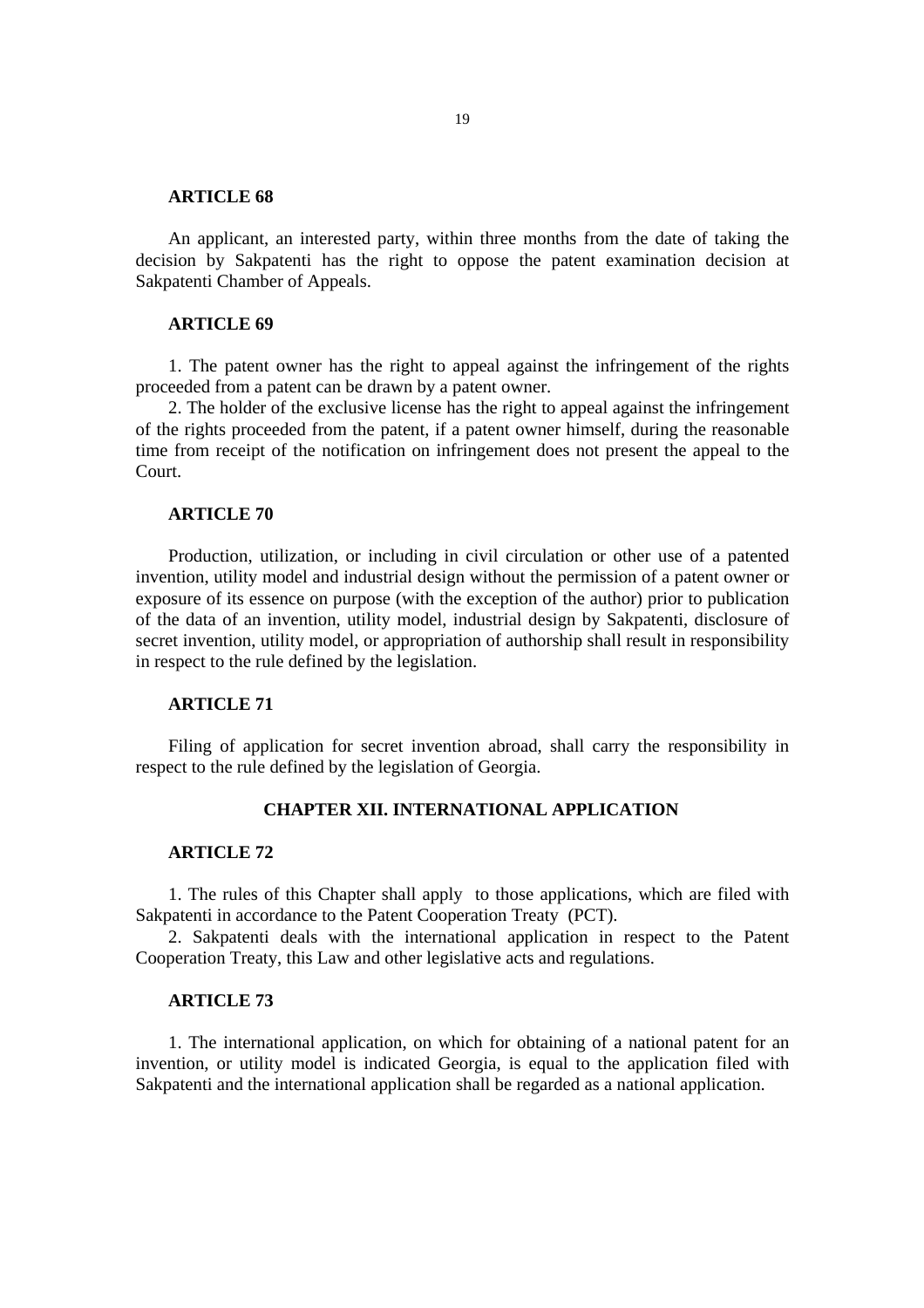2. The international application with the indication of Georgia and which has been published in respect with the Article 21 of PCT, has equal rights provided by the Article 51 of this Law.

#### **ARTICLE 74**

1. For the citizens, or residents of Georgia Sakpatenti acts as a "receiving office" for international applications.

2. With Sakpatenti as a "receiving office" the international application shall be filed in English or Russian language. Whereas, the postage fee for sending it to the authorized international organizations or offices shall be paid to Sakpatenti within a month from the filing date of the international application.

# **ARTICLE 75**

1. Sakpatenti acts as "designated office" regarding those international applications in which Georgia is indicated for securing a national patent for an invention or utility model.

2. Sakpatenti acts as an "elected office" regarding those international applications in which Georgia is indicated for securing a national patent for an invention or utility model, if the inventor selects Georgia under the provisions of Chapter II of PCT.

#### **CHAPTER XIII. TRANSITIONAL PROVISIONS**

## **ARTICLE 76**

For the applications, which are pending for the moment of entering into force of this Law, the record-keeping, as well as granting a patent must be conducted in respect to the resolution of Cabinet of Ministers of Georgia No 302 of March 16, 1992 "On Approving and Enacting of the Statute on Inventions" and resolution No 303 of March 15, 1992 "On Approving and Enacting of the Statute on Industrial Designs".

#### **CHAPTER XIV. FINAL PROVISIONS**

## **ARTICLE 84**

1. This law shall enter into force within three months from publication respecting the transitional provisions.

2. Along with the enactment of this Law, taking into account the transitional provisions, the resolutions of Cabinet of Ministers of Georgia N 302 of March "On Approving and Enacting of the Statute on Inventions" and resolution No 303 of March